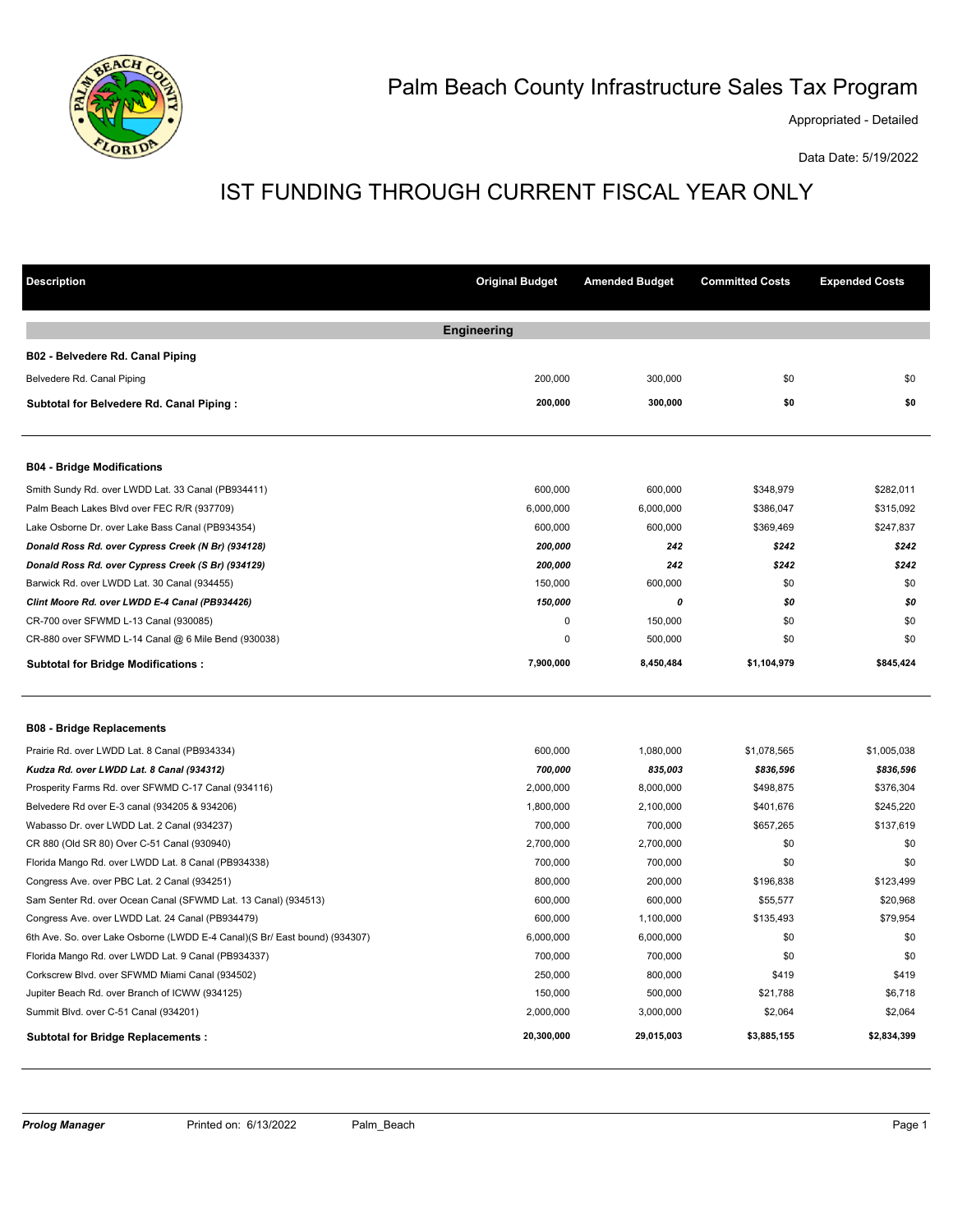**Description Original Budget Amended Budget Committed Costs Expended Costs Engineering C02 - CR 880 Canal Bank Stabilization** CR 880 Canal Bank Stabilization 3,000,000 3,000,000 \$2,613,034 \$2,387,304 **Subtotal for CR 880 Canal Bank Stabilization : 1 3,000,000 3,000,000 \$2,613,034 \$2,387,304 D02 - Drainage (Pipe Replacements)** *Sections of Kirk Road 500,000 413,014 \$413,014 \$413,014*  Various other locations Countywide 619,605 619,605 1,200,000 1,200,000 1,200,000 5619,605 5619,605 6619,605 \$619,605 Sections of Randolph Siding Rd. 600,000 600,000 \$101,020 \$101,020 *Sections of Indiantown Road Pipe 200,000 149,566 \$149,567 \$149,567*  **Subtotal for Drainage (Pipe Replacements) : 4 2,500,000 2,362,580 \$1,283,206 \$1,283,206 D04 - Drainage Improvements** A1A from US1 to Donald Ross \$95.216 **500,000** 500,000 5124,163 \$95.216 Congress Ave. north of Linton Blvd. 500,000 500,000 \$32,959 \$32,959 Australian Ave. from Banyan St. to 45th St. 2,55,330  $\frac{100,000}{100,000}$  and  $\frac{100,000}{100,000}$  50,000  $\frac{100,000}{100,000}$   $\frac{100,000}{100,000}$   $\frac{100,000}{100,000}$ Haverhill Rd from Lake Worth Road to 10th Ave. 100,000 100,000 \$168 \$168 Seminole Colony east (Okeechobee/Military) 300,000 300,000 300,000 300,000 \$0 \$0 Seminole Colony west (Okeechobee/Military) 200,000 200,000 \$0 \$0 **Subtotal for Drainage Improvements : 7 3,700,000 4,600,000 \$1,833,760 \$163,673 P04 - Pathways** Hood Road from Briarlake Dr. to W. of Turnpike 200,000 500,000 500,000 500,000 \$511,166 \$453,137 Belvedere Road canal piping and sidewalk addition (62nd Dr. N. to Haverhill park) 500,000 500,000 500,000 \$90,302 \$837 Center St. from Old Dixie Highway to Alt. A1A 400,000 400,000 400,000 400,000 \$0 \$0 \$0 **Subtotal for Pathways : 3 1,100,000 1,400,000 \$601,468 \$453,975 R04 - Resurfacing** *Woolbright Road from Military Trail to Lawrence Road 1,000,000 792,152 \$792,153 \$792,153 Military Trail from PGA Blvd. to Donald Ross Rd. 1,800,000 1,576,226 \$1,576,226 \$1,576,226 Gun Club Rd. from Jog Rd. to Congress Ave. 1,400,000 841,011 \$841,011 \$841,011 Haverhill Rd.from Okeechobee Blvd. to Roebuck Rd. 1,200,000 707,123 \$707,123 \$707,123 Lantana Rd. from west of SR7 to Turnpike 900,000 850,873 \$850,873 \$850,873 CR A1A from Donald Ross Rd. to Marcinski 300,000 237,996 \$237,997 \$237,997*  CR 880 1,800,000 1,900,000 \$1,384,977 \$1,167,978 Brown's Farms Road 1,200,000 1,300,000 \$1,173,233 \$957,233 *Military Tr. from Hypoluxo Rd. to Lake Worth Rd. 2,200,000 1,782,687 \$1,782,688 \$1,782,688 Lawerence Rd. from Boynton Beach Blvd. to Lantana Rd. 1,600,000 1,691,783 \$1,691,784 \$1,691,784 Northlake Blvd. from Military Trail to Beeline Hwy. 1,500,000 1,296,344 \$1,296,344 \$1,296,344 Okeechobee Blvd. from Sem. Pratt Whitney Rd to Royal Palm Beach Blvd. 1,500,000 1,174,063 \$1,174,063 \$1,174,063*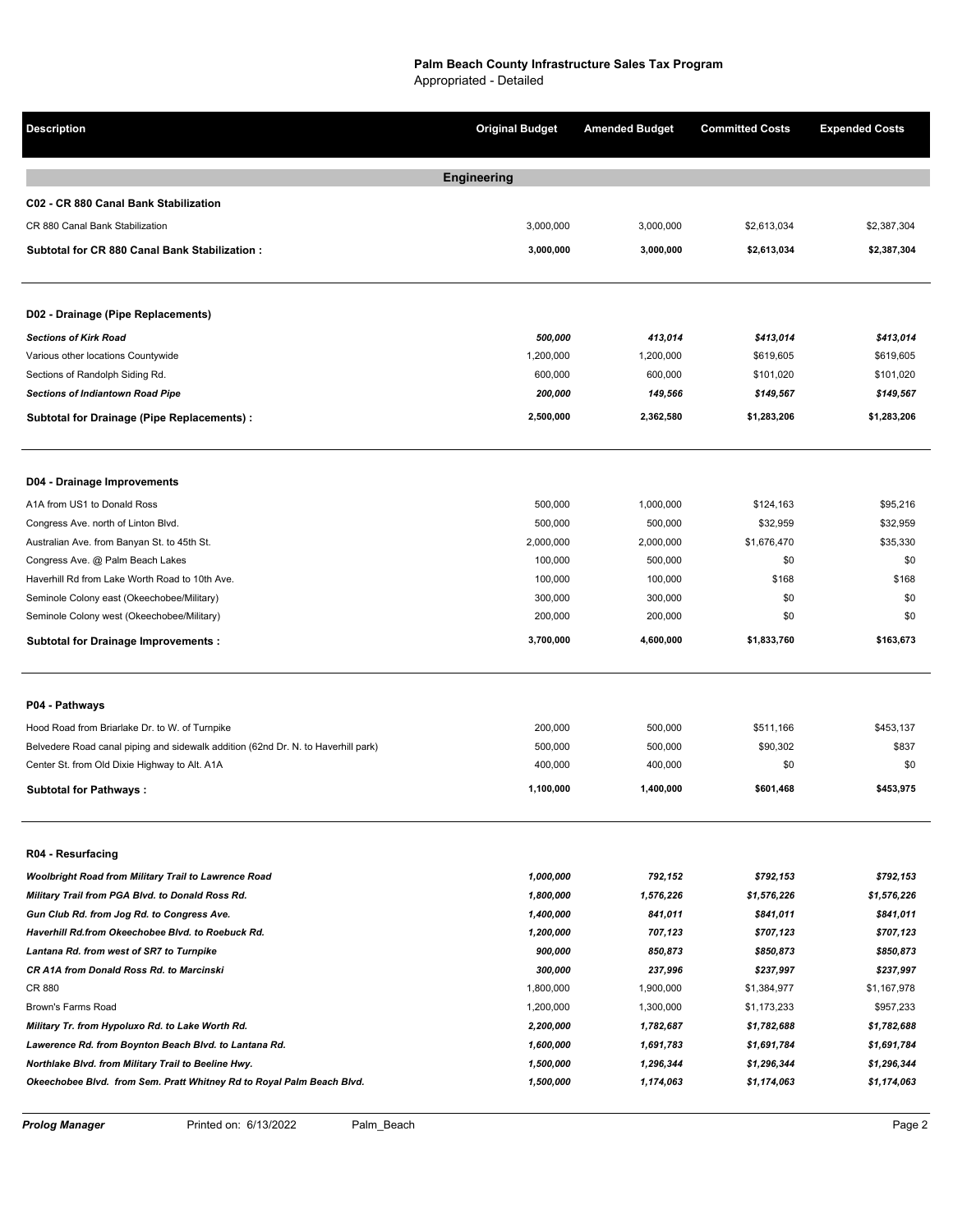**Description Original Budget Amended Budget Committed Costs Expended Costs Engineering R04 - Resurfacing** *Military Trail from County Line to Palmetto Park Rd 900,000 572,987 \$572,987 \$572,987 Summit Blvd from Military Tr to Congress Ave. 700,000 574,408 \$574,408 \$574,408 Congress Ave. from Miner Rd. to south of Hypoluxo Rd. 600,000 455,403 \$455,402 \$455,402 Golf Road from Military Trail to Congress Ave. 600,000 688,717 \$688,717 \$688,582 Congress Ave. from Lake Ida Rd. to Summit Dr. 500,000 498,454 \$498,453 \$498,453 Cannon Gate (residential roads) 400,000 238,477 \$238,478 \$238,478 Duda Extension from C.R. 880 to Gator Blvd. 300,000 212,005 \$212,006 \$212,006 Sam Center Rd. from C.R. 880 to Gator Blvd. 200,000 181,890 \$181,890 \$181,890 Community Dr. from Haverhill Rd. to Military Trail 200,000 187,044 \$187,044 \$187,044 Pratt Whitney Rd. from Indiantown Rd. to north County line 200,000 133,066 \$133,066 \$133,066 Old Boynton Rd. from Knuth Rd. to Congress Ave. 200,000 192,013 \$192,013 \$192,013 Randolph Siding Rd. from 110th to Jupiter Farms Rd. 200,000 143,770 \$143,771 \$143,771 Jog Road from Lake Ida Rd to Boynton Beach Blvd 1,800,000 2,191,121 \$2,191,122 \$2,191,122 SW 18th St. from SR7 to Boca Rio Rd. 900,000 822,297 \$822,296 \$822,296*  Lantana Rd from I-95 to US-1 52,735 \$2,735 \$2,735 \$2,735 \$2,735 \$2,735 \$2,735 \$2,735 \$2,735 \$2,735 \$2,735 \$2,735 *Pinehurst Dr. from Lake Worth Rd. to Forest Hill Blvd. 500,000 536,328 \$536,328 \$536,328 Jog Rd. from Summit Blvd to Gun Club Rd. 400,000 415,825 \$432,763 \$415,825 Frederick Small Rd from Central Blvd. to Military Trail 300,000 287,784 \$287,783 \$287,783 Woolbright Rd. from Lawerence Rd to Congress Ave. 200,000 199,335 \$199,335 \$199,335 Frederick Small Rd. from Military Trail to Palmwood Rd. 200,000 270,040 \$270,040 \$270,040 Northtree (residential roads) 200,000 195,062 \$195,061 \$195,061 Lyons Rd from Hillsboro Canal to Boca Lago Blvd. 1,000,000 724,668 \$724,668 \$724,668*  Lake Ida Rd from Congress Ave to Swinton Ave. 6. 2014. The State of May 1,200,000 51,200,000 \$1,043,078 \$14,578 *Okeechobee Blvd from Royal Palm Beach Blvd. to Wildcat Way 700,000 629,632 \$629,632 \$629,632 High Ridge Road from Hypoluxo Rd to Lake Osbourne Dr 400,000 378,459 \$378,460 \$378,460 Central Blvd. from Indian Creek Parkway to Indiantown Rd. 300,000 299,984 \$299,985 \$299,985*  Boca Rio Rd. from S.W. 18th St. to Glades Rd. 305,000 300,000 300,000 300,000 \$485 \$485 \$485 *Prosperity Farms Rd. from Northlake Blvd. to Alamanda Dr. 200,000 199,084 \$199,083 \$199,083*  Seacrest Blvd from Gulfstream Blvd. to Hypoluxo Rd. 2,400,000 2,400,000 2,700,000 \$2,104,398 \$1,936,498 \$1,936,498 Hypoluxo Rd. from Military Trail to U.S. 1 1,400,000 2,140,000 \$1,559,199 \$1,432,599 Congress Ave. from Palm Beach Lakes to 45th St. 1,000 1,000,000 1,000,000 51,675 \$1,675 \$1,675 \$1,675 Belvedere Rd. from Benoist Farms to Jog Rd. 6881,038 \$89. [19] Section 1,100,000 1,100,000 \$917,938 \$881,038 El Clair Ranch Rd from Lake Ida Rd. to Woolbright Rd. 60000 800,000 800,000 800,000 8634,304 \$590,504 \$590,504 Crestwood Blvd. from Folsom Rd. to Okeechobee Blvd. 700,000 700,000 \$661,255 \$605,955 Woolbright Rd. from Congress Ave to Federal Hwy. 600,000 1,230,000 5642,735 \$595,235 \$595,235 Folsom Rd from Crestwood Blvd. to Okeechobee Blvd. 300,000 300,000 \$297,781 \$297,781 *Hatton Hwy. from Gator Blvd. to State Rd 80 300,000 229,379 \$227,086 \$227,086*  Lantana Rd. from Fla. Turnpike to Hagen Ranch Rd 300,000 580,000 580,000 580,000 \$299,002 \$299,002 Garden Rd. from Bee Line Hwy. to Investment Ln.  $$502$  \$502 *Curlee Rd. from State Rd 80 to West Sugar House Rd. 200,000 128,137 \$127,407 \$127,407 Davis Road from Melaleuca Ln. to Lake Worth Rd. 200,000 242 \$242 \$242*  Palmetto Park Rd. from Glades Rd. to Crawford Blvd. 3,700,000 \$4,800,000 \$4,800,000 \$4,758,933 \$3,363,720 Jog Rd. from Linton Blvd to Lake Ida Rd 800,000 **800,000 1,400,000 800,000** \$1,228,100 \$00,000 \$1,228,100 \$00,000 \$1,228,100 \$0 10Th Ave N. from Pinehurst Dr. to Haverhill Rd. 700,000 1,000,000 \$983,400 \$0 Jog Rd. from Glades Rd. to Yamato Rd. 700,000 700,000 \$433,500 \$0 Palm Beach Lakes Blvd. from I-95 to U.S. 1  $700,000$  1,600,000  $\$1,383,500$  \$0 Belvedere Rd. from Jog Rd. to Haverhill Rd. 600,000 600,000 800,000 800,000 \$679,677 \$00,000 \$079,677 \$00,000 \$079,677 \$00,000 \$079,677 \$00,000 \$079,677 \$00,000 \$079,677 \$00,000 \$079,677 \$00,000 \$079,677 \$00,000 \$079,677 \$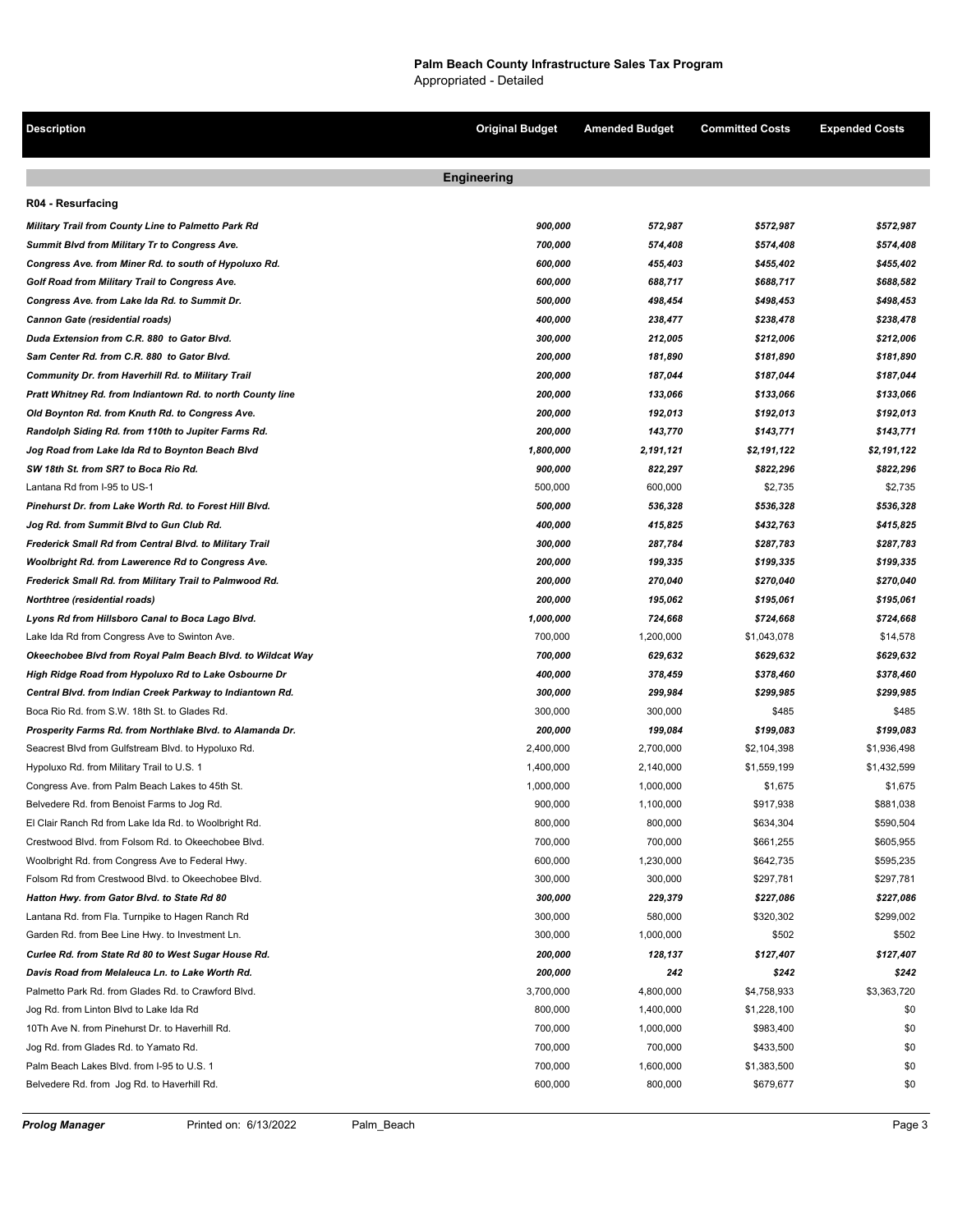# **Palm Beach County Infrastructure Sales Tax Program**

Appropriated - Detailed

| <b>Description</b>                                             | <b>Original Budget</b> | <b>Amended Budget</b> | <b>Committed Costs</b> | <b>Expended Costs</b> |
|----------------------------------------------------------------|------------------------|-----------------------|------------------------|-----------------------|
|                                                                | <b>Engineering</b>     |                       |                        |                       |
| R04 - Resurfacing                                              |                        |                       |                        |                       |
| Westgate Ave. from Military Trail to Congress Ave.             | 500,000                | 750,000               | \$367,400              | \$0                   |
| Palm Beach Lakes Blvd. from Okeechobee Blvd. to I-95           | 400,000                | 900,000               | \$720,600              | \$0                   |
| S.W. 8th St. from S.W. 65th Ave. to Boca Rio Rd.               | 400,000                | 500,000               | \$56,500               | \$0                   |
| Sandy Run Rd. from 120th Place N. to Jupiter Farms Rd.         | 300,000                | 360,000               | \$303,000              | \$0                   |
| Prosperity Farms Rd. from Hood Rd. to Donald Ross Rd.          | 300,000                | 300,000               | \$214,000              | \$0                   |
| Pipers Glen Blvd. from Jog Rd. to Military Trail               | 200,000                | 500,000               | \$0                    | \$0                   |
| Fla Mango Rd. from Belvedere Rd. to N. of Old Okeechobee Rd.   | 200,000                | 270,000               | \$188,000              | \$0                   |
| Lantana Rd. from Hagen Ranch Rd. to I-95                       | 0                      | 3,280,000             | \$0                    | \$0                   |
| Alexander Run from Randolph Siding Rd. to Indiantown Rd.       | 0                      | 300,000               | \$300,000              | \$300,000             |
| Military Trail from Palmetto Park Rd to Clint Moore Rd.        | 0                      | 3,100,000             | \$2,551,000            | \$0                   |
| <b>Subtotal for Resurfacing:</b>                               | 48,900,000             | 59,945,869            | \$47,461,998           | \$34,980,236          |
| S08 - Signals and Signal Systems                               |                        |                       |                        |                       |
| Boynton Beach Blvd. & Seacrest Blvd.                           | 400,000                | 650,000               | \$71,714               | \$14,463              |
| Blue Heron Blvd. & Riviera FS # 2                              | 400,000                | 18,572                | \$18,574               | \$18,574              |
| Video Detection (80 +/- intersection)                          | 200,000                | 200,000               | \$199,000              | \$199,000             |
| Le Chalet Blvd. & Military Trail                               | 400,000                | 550,000               | \$81,772               | \$38,272              |
| Atlantic Avenue & Hamlet Drive                                 | 400,000                | 400,000               | \$670                  | \$670                 |
| 45th Street (Military Tr. to Broadway)                         | 400,000                | 400,000               | \$670                  | \$670                 |
| Hypoluxo Road & Military Trail                                 | 400,000                | 650,000               | \$86,604               | \$43,798              |
| <b>Old Boynton &amp; Military Trail</b>                        | 400,000                | 484                   | \$484                  | \$484                 |
| Summit Blvd. & Haverhill Road                                  | 400,000                | 100,000               | \$75,866               | \$3,882               |
| Lantana Road & Congress Avenue                                 | 400,000                | 150,000               | \$82,130               | \$1,650               |
| Boynton Beach Blvd. & Military Trail                           | 400,000                | 400,000               | \$54                   | \$54                  |
| SR 7 (Glades to SW 18th Avenue)                                | 300,000                | 300,000               | \$0                    | \$0                   |
| <b>School Zone System Upgrade</b>                              | 0                      | 497,779               | \$497,780              | \$497,780             |
| <b>Subtotal for Signals and Signal Systems:</b>                | 4,500,000              | 4,316,835             | \$1,115,318            | \$819,296             |
| S14 - Street Lighting                                          |                        |                       |                        |                       |
| Street Lighting LED Replacements Countywide FY18               | 1,950,000              | 1,950,000             | \$1,297,104            | \$596,473             |
| Street Lighting LED Replacements Countywide FY19               | 820,000                | 820,000               | \$4,735                | \$4,735               |
| <b>Belvedere Homes</b>                                         | 180,000                | 180,000               | \$914                  | \$914                 |
| San Castle                                                     | 180,000                | 180,000               | \$291                  | \$291                 |
| Street Lighting LED Replacements Countywide FY20               | 12,000                 | 12,000                | \$494                  | \$494                 |
| Street Lighting LED Replacements Countywide FY21               | 2,180,000              | 2,180,000             | \$25,804               | \$8,142               |
| SR-7 High Mast Towers Rehab (Hypoluxo to N. of Lake Worth Rd.) | 500,000                | 500,000               | \$837                  | \$837                 |
| Southern Blvd. Pines / Wallis Rd. west                         | 180,000                | 180,000               | \$301                  | \$301                 |
| <b>Limestone Creek</b>                                         | 180,000                | 180,000               | \$0                    | \$0                   |
| Street Lighting LED Replacements Countywide FY22               | 840,000                | 840,000               | \$0                    | \$0                   |
| SR-7 (Whitehorse Dr. to Hypoluxo Rd.)                          | 0                      | 106,000               | \$23,568               | \$22,018              |
| <b>Subtotal for Street Lighting:</b>                           | 7,022,000              | 7,128,000             | \$1,354,049            | \$634,206             |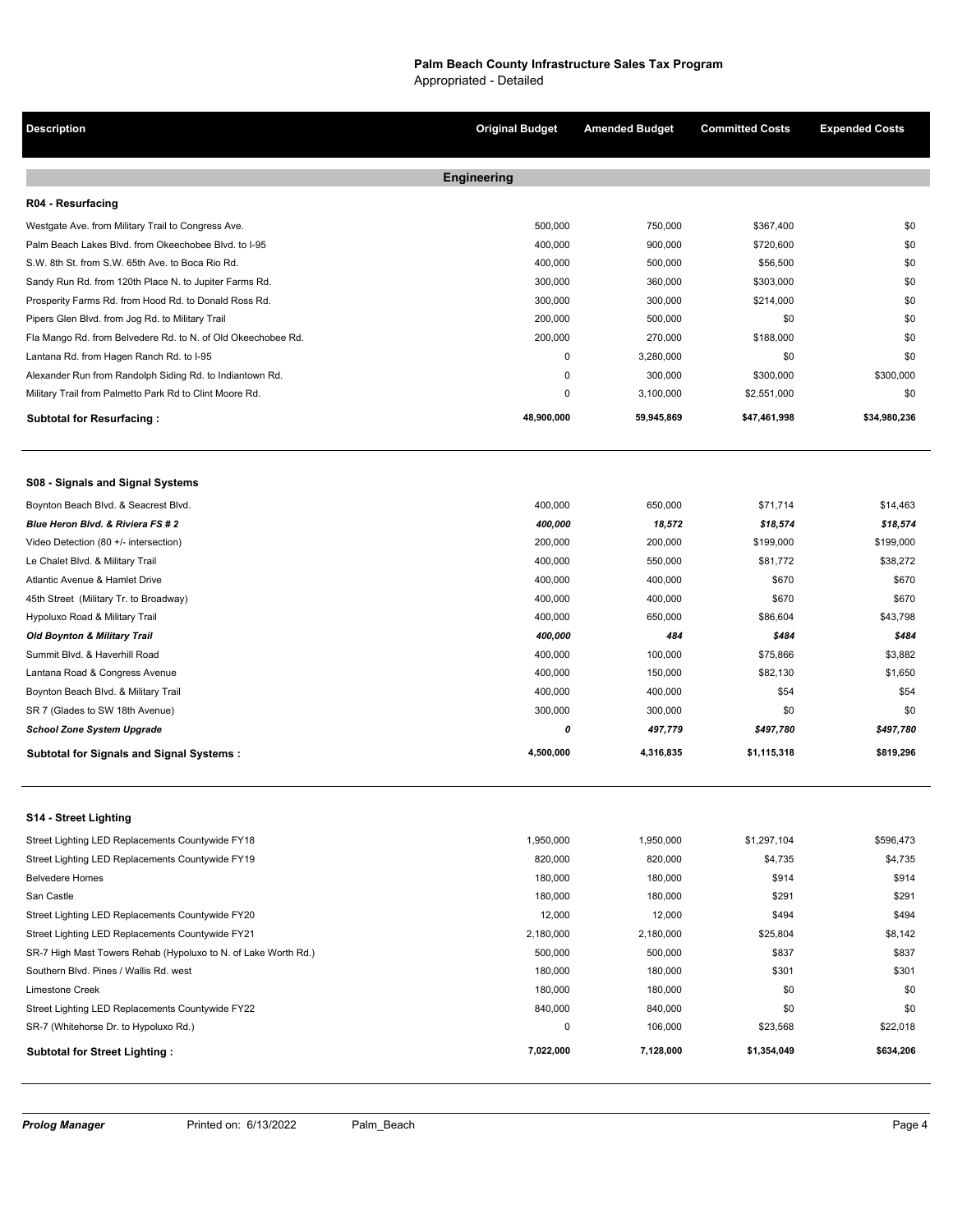**Description Original Budget Amended Budget Committed Costs Expended Costs Engineering S16 - Striping** Sections of Jog Road 600,000 600,000 600,000 600,000 5367,599 \$367,599 \$367,599 \$367,599 \$367,599 \$367,599 \$367,599 Sections of Military Trail 500,000 500,000 \$137,022 \$137,022 Sections of Congress Avenue 306,5304 \$165,304 \$165,304 \$165,304 \$165,304 \$216,821 \$165,304 Sections of Gateway Blvd. 2012. 2013. The Sections of Gateway Blvd. 2013. 100,000 100,000 100,000 \$76,915 \$76,915 Sections of Seacrest Blvd. 100,000 100,000 \$31,670 \$31,670 Sections of Old Dixie Hwy. 150,000 150,000 150,000 \$28,512 \$28,512 \$28,512 Sections of Clint Moore Road 647,011 547,011 547,011 547,011 547,011 547,011 Sections of Hagen Ranch Road **100,000** 100,000 100,000 \$49,680 \$49,680 \$49,680 \$49,680 \$49,680 \$49,680 \$49,680 \$49,680 \$49,680 \$49,680 \$49,680 \$49,680 \$49,680 \$49,680 \$49,680 \$49,680 \$49,680 \$49,680 \$49,680 \$49,680 \$49,680 Sections of Palm Beach Lakes Blvd. 629,252 \$29,252 \$29,252 \$29,252 \$29,252 \$29,252 \$29,252 \$29,252 \$29,252 \$29,252 \$29,252 \$29,252 \$29,252 \$29,252 \$29,252 \$29,252 \$29,252 \$29,252 \$29,252 \$29,252 \$29,252 \$29,252 \$29,252 \$29 Sections of Lyons Road 400,000 400,000 \$212,142 \$185,086 Sections of Haverhill Road 200,000 200,000 \$61,199 \$61,199 Sections of Belvedere Road 150,000 150,000 \$111,248 \$97,432 Sections of Yamato Road 125,000 125,000 \$101,514 \$86,639 Sections of Indiantown Road Striping 175,000 5105,866 \$105,866 \$105,866 \$105,866 \$105,866 \$105,866 Sections of Palmetto Park Road **175,000** 175,000 175,000 552,851 \$52,851 \$52,851 Sections of Hypoluxo Road **177,328** \$77,328 \$77,328 \$77,328 \$77,328 \$77,328 \$77,328 \$179,000 \$175,000 \$179,928 \$77,328 \$179,328 \$179,328 \$179,328 \$179,328 \$179,328 \$179,328 \$179,328 \$179,328 \$179,328 \$179,328 \$179,328 \$179 Sections of Australian Avenue 200,000 200,000 \$81,800 \$67,883 Sections of Lantana Road **175,000** 175,000 51,094 \$1,094 \$1,094 \$1,094 Sections of Okeechobee Blvd. 644,721 \$44,721 \$44,721 \$44,721 \$44,721 \$44,721 \$50,000 \$50,000 \$50,000 \$544,721 Sections of 10th Avenue North 50,000 50,000 \$22,440 \$22,440 Sections of 45th Street 50,000 50,000 \$37,964 \$37,964 Sections of Lake Ida Road 100,000 100,000 \$81 \$81 Sections of Lawrence Road **50,000** 50,000 50,000 50,000 50,000 50,000 50,000 50,000 510,323 Sections of Donald Ross Road \$21,619 \$221,619 \$221,619 \$221,619 Sections of Summit Blvd. 633,150 \$33,150 \$33,150 \$33,150 \$33,150 \$33,150 \$33,150 \$33,150 \$53,150 \$53,150 \$535,150 \$535,150 \$535,150 \$535,150 \$535,150 \$535,150 \$535,150 \$535,150 \$535,150 \$535,150 \$535,150 \$535,150 \$535,150 Sections of Linton Blvd. 2008 2008 10:00 10:00 10:00 10:00 10:00 10:00 10:00 10:00 10:00 10:00 10:00 10:00 10:0 Sections of Woolbright Road 50,000 50,000 \$0 \$0 **Subtotal for Striping : 27 4,300,000 4,375,000 \$1,959,821 \$1,838,640 Z90 - Department Reserves** Engineering Department Reserves **0** 1,689,439 **Subtotal for Department Reserves :** 1,689,439

| <b>Total for Engineering:</b>              | 103,422,000                                    | 126,583,210 | \$63,212,788 | \$46,240,359 |
|--------------------------------------------|------------------------------------------------|-------------|--------------|--------------|
|                                            |                                                |             |              |              |
|                                            | <b>Facilities Development &amp; Operations</b> |             |              |              |
| <b>G02 - General Government Facilities</b> |                                                |             |              |              |
| <b>Four Points</b>                         | 450,000                                        | 1,280,000   | \$191,932    | \$72,713     |
| Countywide ADA Renovations                 | 850.000                                        | 850,000     | \$304,758    | \$257.365    |
| <b>Countywide Radio Replacement</b>        | 870.000                                        | 869,557     | \$869,559    | \$869,558    |
| Animal Care & Control                      | 21,000,000                                     | 13,000,000  | \$1,096,504  | \$837,835    |
| South County Admin Complex Redevelopment   | 6.000.000                                      | 6,000,000   | \$622,742    | \$234,967    |
| Government Center Renewal/Replacement      | 19,000,000                                     | 8,000,000   | \$8,510      | \$915        |
|                                            |                                                |             |              |              |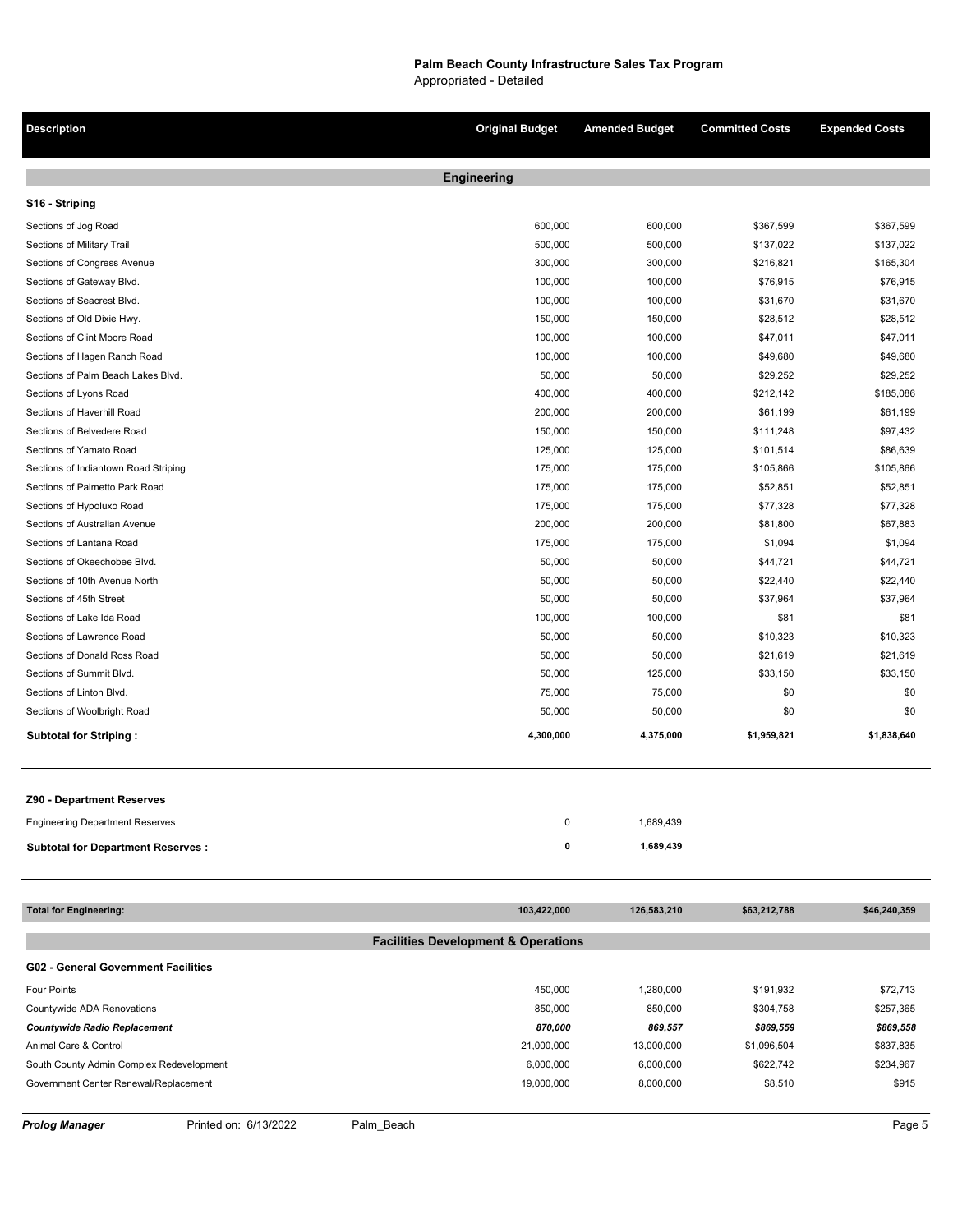| <b>Description</b>                                             | <b>Original Budget</b>      | <b>Amended Budget</b> | <b>Committed Costs</b> | <b>Expended Costs</b> |  |  |
|----------------------------------------------------------------|-----------------------------|-----------------------|------------------------|-----------------------|--|--|
| <b>Facilities Development &amp; Operations</b>                 |                             |                       |                        |                       |  |  |
| <b>Subtotal for General Government Facilities:</b>             | 48,170,000                  | 29,999,557            | \$3,094,005            | \$2,273,353           |  |  |
| H02 - Housing                                                  |                             |                       |                        |                       |  |  |
| Housing Units for Homeless, Extremely Low Income, & Low Income | 15,300,000                  | 15,300,000            | \$4,492,513            | \$874,320             |  |  |
| Central County Housing Resource Center                         | 5,700,000                   | 14,943,697            | \$12,365,869           | \$152,459             |  |  |
| <b>Subtotal for Housing:</b>                                   | 21,000,000                  | 30,243,697            | \$16,858,382           | \$1,026,779           |  |  |
| J02 - Judicial                                                 |                             |                       |                        |                       |  |  |
| Courthouse Buildout and Renovations                            | 0                           | 8,000,000             | \$0                    | \$0                   |  |  |
| Courthouse Electronics System R&R/Command Center               | 12,999,700                  | 12,999,700            | \$12,999,702           | \$12,958,333          |  |  |
| Judicial Partners Records Warehouse                            | 19,435,800                  | 0                     | \$0                    | \$0                   |  |  |
| Subtotal for Judicial:                                         | 32,435,500                  | 20,999,700            | \$12,999,702           | \$12,958,333          |  |  |
|                                                                |                             |                       |                        |                       |  |  |
| S04 - Sheriff                                                  |                             |                       |                        |                       |  |  |
| <b>Radios Replacement</b>                                      | 7,432,384                   | 7,432,328             | \$7,432,329            | \$7,432,329           |  |  |
| Vehicle Replacement                                            | 10,951,540                  | 10,951,540            | \$10,951,540           | \$10,951,540          |  |  |
| Public Safety Equipment                                        | $\pmb{0}$                   | 11,182,970            | \$0                    | \$0                   |  |  |
| In car cameras                                                 | $\pmb{0}$                   | 10,951,540            | \$0                    | \$0                   |  |  |
| <b>Subtotal for Sheriff:</b>                                   | 18,383,924                  | 40,518,378            | \$18,383,869           | \$18,383,869          |  |  |
| S06 - Sheriff - FDO                                            |                             |                       |                        |                       |  |  |
| <b>Evidence Building</b>                                       | 21,336,540                  | 21,336,540            | \$20,858,741           | \$20,585,744          |  |  |
| Headquarters R&R                                               | 32,702,000                  | 47,679,994            | \$41,437,777           | \$21,309,529          |  |  |
| Main Detention Center Electronics                              | 10,300,000                  | 10,300,000            | \$9,816,497            | \$9,468,212           |  |  |
| Lake Worth West Substation                                     | 1,213,460                   | 1,213,460             | \$1,213,461            | \$7,095               |  |  |
| PBSO District 1 Substation and Marine Unit                     | 0                           | 1,000,000             | \$0                    | \$0                   |  |  |
| <b>North County Substation</b>                                 | 280,000                     | 0                     | \$0                    | \$0                   |  |  |
| Detention Center Facilities R/R (Phases 3-5)                   | 33,000,000                  | 43,000,000            | \$23,153,046           | \$16,725,508          |  |  |
| <b>Subtotal for Sheriff - FDO:</b>                             | 98,832,000                  | 124,529,994           | \$96,479,522           | \$68,096,087          |  |  |
| Z90 - Department Reserves                                      |                             |                       |                        |                       |  |  |
| FDO Department Reserves                                        | 0                           | 499                   |                        |                       |  |  |
| <b>Subtotal for Department Reserves:</b>                       | 0                           | 499                   |                        |                       |  |  |
|                                                                |                             |                       |                        |                       |  |  |
| <b>Total for Facilities Development &amp; Operations:</b>      | 218,821,424                 | 246,291,825           | \$147,815,480          | \$102,738,422         |  |  |
|                                                                | <b>Parks and Recreation</b> |                       |                        |                       |  |  |
|                                                                |                             |                       |                        |                       |  |  |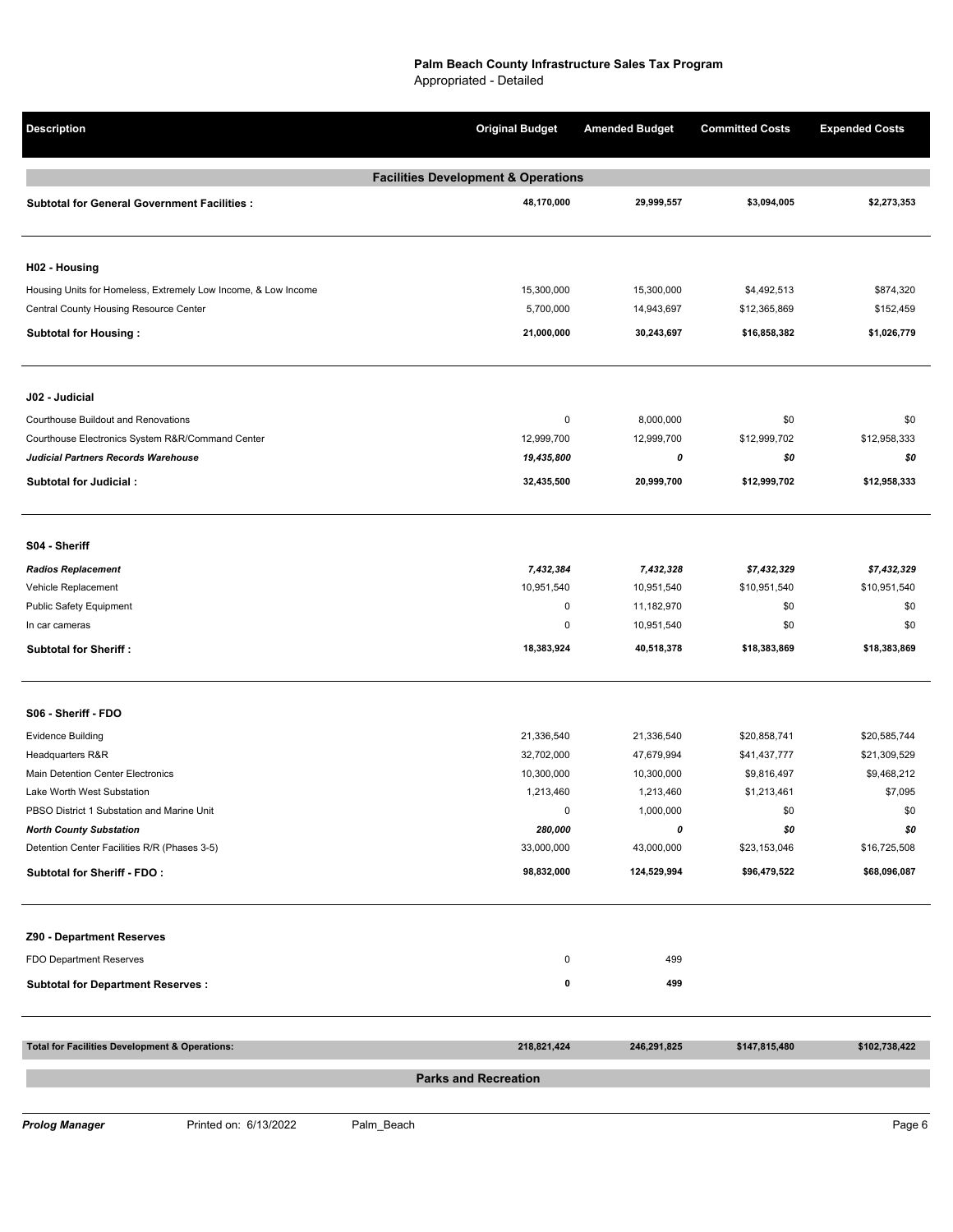**Description Original Budget Amended Budget Committed Costs Expended Costs Parks and Recreation A02 - Aquatic Facility Repair and Replacement** Lake Lytal Pool Facility Replacement \$192,694 \$192,694 \$192,694 \$192,694 \$192,694 \$192,694 \$192,694 Santaluces Pool Facility Renovation 6594,946 **850,000** 850,000 850,000 850,000 8504,946 850,000 85594,946 8504,946 *Therapeutic Recreation Pool Resurfacing 64,500 64,500 \$64,500 \$64,500*  Aqua Crest Pool Facility Replacement 6,000,000 1,000,000 \$137,150 \$119,884 **Subtotal for Aquatic Facility Repair and Replacement : 4 12,914,500 7,914,500 \$1,204,970 \$972,025 A04 - Asphalt Paving & Striping** *JPP Pathway Repairs 50,000 50,000 \$50,000 \$50,000 Okeeheelee North Pathway Repairs 44,000 44,000 \$44,000 \$44,000 BASCR Pathway Repairs 40,000 40,000 \$40,000 \$40,000 Okeeheelee Nature Center Pathway Repairs 35,000 35,000 \$35,000 \$35,000 BASCR Dog Park Pathway Repairs 25,000 25,000 \$25,000 \$25,000 Dyer Park Pathway Repairs 25,000 25,000 \$25,000 \$25,000 Lake Ida Dog Park Pathway Repairs 25,000 25,000 \$25,000 \$25,000 Glades Pioneer Pathway Repairs 20,000 20,000 \$20,000 \$20,000 Caloosa Park Pathway Repairs 16,000 16,000 \$16,000 \$16,000 Cabana Colony Pathway Repairs 8,000 8,000 \$8,000 \$8,000 Okeeheelee North Roadway Repairs 15,000 14,999 \$15,000 \$15,000 West Boynton Park Parking Lot Repairs 10,000 10,000 \$10,000 \$10,000 South Inlet Parking Lot Repairs 8,100 8,100 \$8,100 \$8,100 Ocean Inlet Pathway Repairs 7,000 7,000 \$7,000 \$7,000 Seminole Palms Parking Lot Repairs 6,000 5,851 \$5,851 \$5,851 South Bay Pathway Repairs 5,850 5,850 \$5,850 \$5,850 Veterans Parking Lot Repairs 5,000 5,000 \$5,001 \$5,001 Seminole Palms Pathway Repairs 4,000 4,000 \$4,000 \$4,000 John Stretch Roadway Reapirs 180,000 180,000 \$180,000 \$180,000 Santaluces Pathway Repairs 65,000 65,000 \$65,000 \$65,000 Veterans Park Pathway Repairs 45,000 45,000 \$45,000 \$45,000 West Boynton Park Pathway (Asphalt) 20,000 20,000 \$20,000 \$20,000*  Okeeheelee North Parking Lot Repairs 65,000 73,900 \$73,900 \$0 Countywide Park Roadway and Parking Lot Striping 50,000 58,000 \$0 \$0 Lake Ida 4th Roadway Repairs 33,000 39,980 \$39,980 \$0 Burt Reynolds Parking Lot Repairs 22,650 29,009 \$29,009 \$0 Caloosa Park Roadway Repairs and the compared of the compared of the compared of the compared of the compared term of the compared of the compared of the compared of the compared of the compared of the compared of the comp ocean Inlet Roadway Reapirs and the Company of the Company of the Company of the Company of the Company of the Company of the Company of the Company of the Company of the Company of the Company of the Company of the Compan Triangle Park Parking Lot Repairs 6,400 58,536 \$8,536 \$8,536 \$8,536 \$8,536 \$8,536 \$8,536 \$8,536 \$8,536 \$8,536 \$8,536 \$8,536 \$8,536 \$8,536 \$8,536 \$8,536 \$8,536 \$8,536 \$8,536 \$8,536 \$8,536 \$8,536 \$8,536 \$8,536 \$8,536 \$8,536 Glades Pioneer Park Ashalt Repair & Expansion 645,463 (1999) 845,463 **Subtotal for Asphalt Paving & Striping : 30 866,000 1,007,273 \$810,226 \$667,337 A06 - Athletic Field Renovations** West Boynton Park Athletic Field Renovation 2,55,296 2,000 2,000,000 2,185,000 2,185,000 2,185,000 \$193,944 \$75,296 Buttonwood Park Athletic Field Renovation 2,400,000 2,400,000 2,875,000 \$236,615 \$236,615 \$236,615

Dyer Park Athletic Field Renovation 6,000,000 6,000,000 \$247,319 \$92,718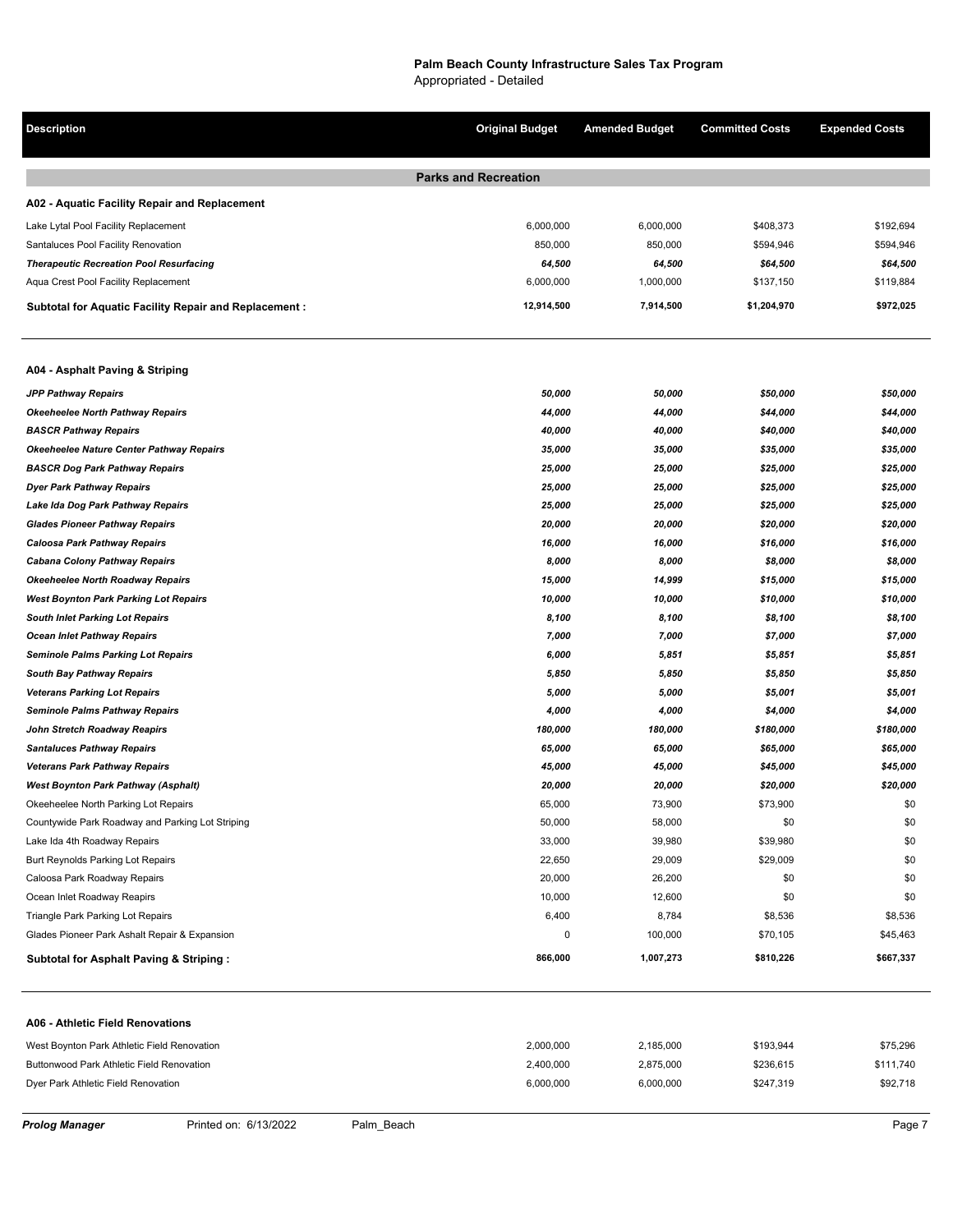| <b>Description</b>                                          | <b>Original Budget</b>      | <b>Amended Budget</b> | <b>Committed Costs</b> | <b>Expended Costs</b> |
|-------------------------------------------------------------|-----------------------------|-----------------------|------------------------|-----------------------|
|                                                             | <b>Parks and Recreation</b> |                       |                        |                       |
| A06 - Athletic Field Renovations                            |                             |                       |                        |                       |
| Caloosa Park Athletic Field Renovation                      | 4,000,000                   | 4,000,000             | \$242,792              | \$89,279              |
| JPP Athletic Field Renovation                               | 3,220,000                   | 3,220,000             | \$197,563              | \$68,986              |
| Loggers Run Park Athletic Field Renovation                  | 3,200,000                   | 2,500,000             | \$197,226              | \$78,392              |
| Glades Pioneer Park Athletic Field Renovation               | 0                           | 210,000               | \$168,243              | \$55,944              |
| <b>Subtotal for Athletic Field Renovations:</b>             | 20,820,000                  | 20,990,000            | \$1,483,702            | \$572,354             |
| <b>B06 - Bridge or Boardwalk Replacement</b>                |                             |                       |                        |                       |
| <b>BASCR Nature Trail Boardwalk Replacement</b>             | 225,000                     | 225,000               | \$225,000              | \$225,000             |
| Dubois Park Pedestrian Bridge Deck Replacement              | 60,000                      | 0                     | \$0                    | \$0                   |
| Beach Access Dune Crossover and Dock Repair and Replacement | 131,226                     | 131,226               | \$131,227              | \$75,238              |
| <b>Subtotal for Bridge or Boardwalk Replacement:</b>        | 416,226                     | 356,226               | \$356,227              | \$300,238             |
| E02 - Existing Park Redevelopment or Expansion              |                             |                       |                        |                       |
| Bert Winters Park Redevelopment                             | 1,700,000                   | 1,700,000             | \$108,740              | \$108,740             |
| Samuel Friedland District Park Expansion                    | 3,000,000                   | 3,000,000             | \$193,002              | \$64,153              |
| Westgate Park Restroom and Athletic Field Renovation        | 250,000                     | 2,000,000             | \$158,504              | \$57,404              |
| Okeeheelee Park South Expansion                             | 2,000,000                   | 2,000,000             | \$13,518               | \$1,675               |
| South Bay RV Campground Electrical Upgrade                  | 200,000                     | 216,000               | \$335                  | \$335                 |
| Acreage Community Park Recreation Center                    | 3,000,000                   | 3,000,000             | \$0                    | \$0                   |
| Subtotal for Existing Park Redevelopment or Expansion:      | 10,150,000                  | 11,916,000            | \$474,098              | \$232,307             |
| F02 - Fencing Replacement                                   |                             |                       |                        |                       |
| Countywide Fencing Replacement                              | 210,000                     | 210,000               | \$210,001              | \$125,171             |
| <b>Subtotal for Fencing Replacement:</b>                    | 210,000                     | 210,000               | \$210,001              | \$125,171             |
| F04 - Fresh Water Boat Ramps                                |                             |                       |                        |                       |
| JPP Boat Ramp Replacement                                   | 400,000                     | 400,000               | \$399,821              | \$399,821             |
| <b>BASCR Boat Ramp Replacement</b>                          | 250,000                     | 267,500               | \$33,527               | \$419                 |
| Okeeheelee Park Ski Lake Boat Ramp Replacement              | 400,000                     | 474,000               |                        |                       |
| <b>Subtotal for Fresh Water Boat Ramps:</b>                 | 1,050,000                   | 1,141,500             | \$433,348              | \$400,240             |
|                                                             |                             |                       |                        |                       |
| G04 - Group Pavilion Replacement                            |                             |                       |                        |                       |
| Jupiter Island Pavilion Replacement                         | 150,000                     | 86,044                | \$86,044               | \$86,044              |
| Lake Biwa Pavilion Replacement                              | 300,000                     | 300,000               | \$32,794               | \$13,709              |
| Countywide Picnic Shelter Replacement                       | 300,000                     | 334,000               | \$216,695              | \$216,695             |
| Sunset Cove Pavilion Replacement                            | 150,000                     | 159,500               | \$251                  | \$251                 |
| Carlin Beach Pavilion Replacement                           | 150,000                     | 159,500               | \$251                  | \$251                 |
| JPP Center Drive Pavilion Replacement                       | 150,000                     | 159,500               | \$251                  | \$251                 |

**Prolog Manager Printed on: 6/13/2022** Palm\_Beach **Page 8** Page 8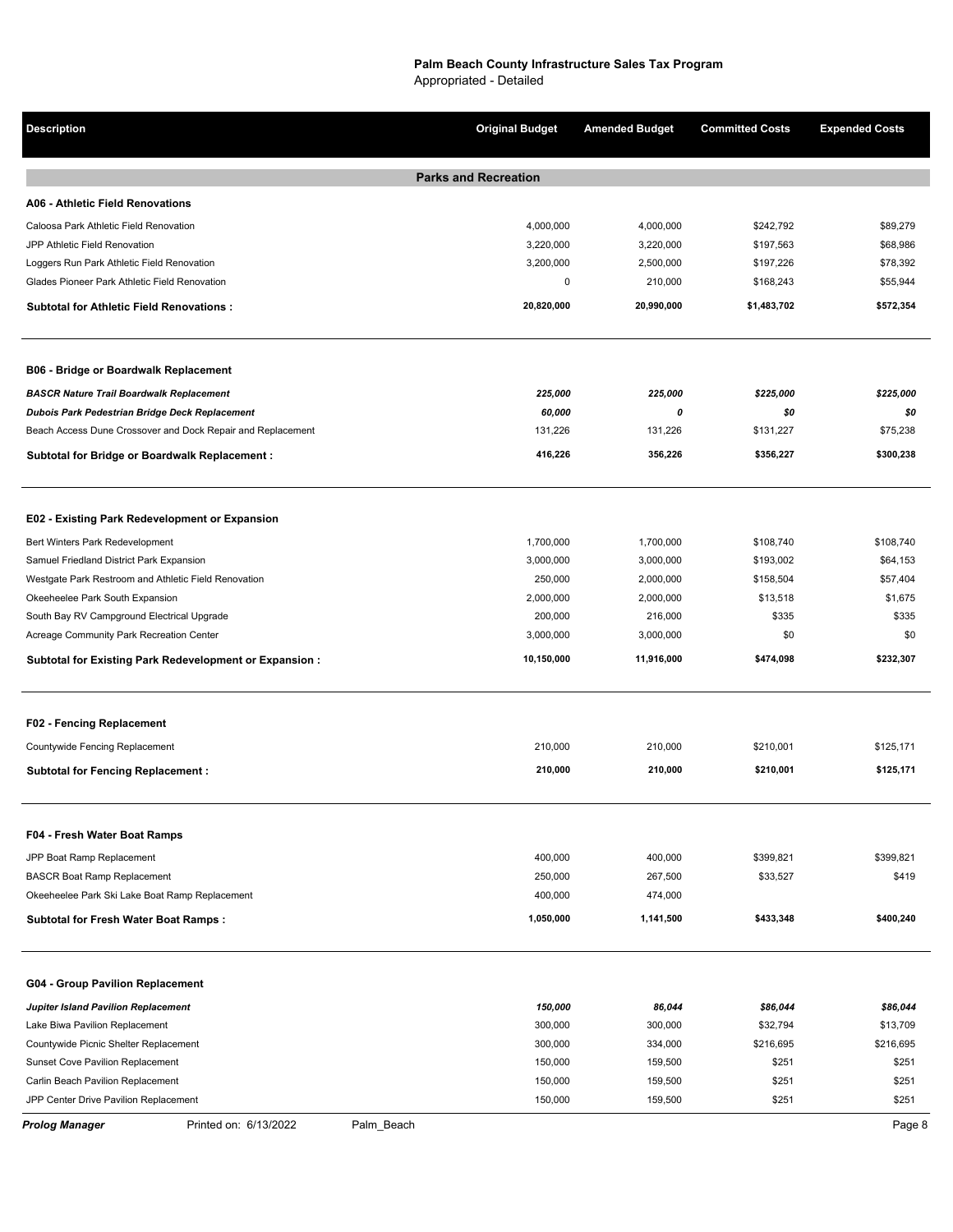| Description                                               | <b>Original Budget</b>      | <b>Amended Budget</b> | <b>Committed Costs</b> | <b>Expended Costs</b> |
|-----------------------------------------------------------|-----------------------------|-----------------------|------------------------|-----------------------|
|                                                           | <b>Parks and Recreation</b> |                       |                        |                       |
| <b>G04 - Group Pavilion Replacement</b>                   |                             |                       |                        |                       |
| Duncan Padget Park Picnic Area Improvements               | 0                           | 235,000               | \$9,663                | \$9,663               |
| <b>Subtotal for Group Pavilion Replacement:</b>           | 1,200,000                   | 1,433,544             | \$336,287              | \$317,203             |
|                                                           |                             |                       |                        |                       |
| N02 - New Park Development                                |                             |                       |                        |                       |
| Community Park New Development                            | 5,900,000                   | 2,000,000             | \$721,937              | \$194,895             |
| Canyon's District Park New Park Development               | 12,000,000                  | 24,983,740            | \$12,010,892           | \$7,770,523           |
| <b>Subtotal for New Park Development:</b>                 | 17,900,000                  | 26,983,740            | \$12,732,829           | \$7,965,417           |
| P02 - Parking Lot Lighting Replacement                    |                             |                       |                        |                       |
| Ocean Inlet Park Street and Parking Lot Light Replacement | 84,000                      | 84,000                | \$70,981               | \$8,916               |
| Jupiter Farms Parking Lot Light Replacement               | 60,000                      | 100,000               | \$60,001               | \$11,475              |
| Jupiter Beach Park Parking Lot Light Replacement          | 250,000                     | 267,500               | \$419                  | \$419                 |
| Ocean Reef Park Parking Lot Light Replacement             | 250,000                     | 267,500               | \$13,605               | \$419                 |
| Caloosa Park Light Replacement                            | 200,000                     | 216,000               | \$17,802               | \$335                 |
| Carlin Park Parking Lot Light Replacement                 | 200,000                     | 216,000               | \$11,762               | \$335                 |
| Buttonwood Parking Lot Light Replacement                  | 87,000                      | 94,610                | \$10,831               | \$146                 |
| Okeeheelee Park Street and Parking Lot Light Replacement  | 350,000                     | 396,000               | \$0                    | \$0                   |
| West Boynton Parking Lot Light Replacement                | 285,000                     | 327,100               | \$109,802              | \$11,033              |
| Morikami Park Light Replacement                           | 144,000                     | 167,640               | \$0                    | \$0                   |
| Pioneer Park Light Replacement                            | 60,000                      | 68,600                | \$0                    | \$0                   |
| <b>Subtotal for Parking Lot Lighting Replacement:</b>     | 1,970,000                   | 2,204,950             | \$295,202              | \$33,077              |
| P06 - Playground Replacement                              |                             |                       |                        |                       |
| JPP Osborne Boundless Playground Surface Replacement      | 175,000                     | 166,839               | \$166,839              | \$166,839             |
| Playground Replacement Countywide FY17                    | 398,750                     | 520,262               | \$520,263              | \$520,263             |
| West Boynton Park Playground Surface Replacement          | 85,000                      | 77,052                | \$77,052               | \$77,052              |
| Lake Lytal Park Activity Building Playground Replacement  | 77,750                      | 77,750                | \$77,750               | \$77,750              |
| Playground Replacement Countywide FY18                    | 812,000                     | 2,401,750             | \$1,114,851            | \$47,851              |
| Playground Replacement Countywide FY19                    | 421,500                     | 375,000               | \$12,843               | \$12,843              |
| West Boynton Skate Park Repair and Renovation             | 150,000                     | 150,000               | \$150,000              | \$150,000             |
| <b>BASCR Boundless Playground Surface Replacement</b>     | 100,000                     | 82,256                | \$82,256               | \$82,256              |
| Limestone Creek ADA Playground Surface Replacement        | 40,000                      | 15,984                | \$15,984               | \$15,984              |
| <b>Subtotal for Playground Replacement:</b>               | 2,260,000                   | 3,866,893             | \$2,217,837            | \$1,150,837           |
| P08 - Public Building Repair Replacement & Expansion      |                             |                       |                        |                       |
| <b>Sunset Cove Amphitheater Sound System Replacement</b>  | 150,000                     | 3,330                 | \$3,331                | \$3,331               |
| <b>JBE Barn Painting and Rust Treatment</b>               | 250,000                     | 250,000               | \$204,678              | \$204,678             |
| <b>JBE Sound System Replacement</b>                       | 120,000                     | 113,455               | \$113,456              | \$113,456             |
| Ocean Rescue Wooden Guard Tower Repair and Renovation     | 100,000                     | 100,000               | \$10,211               | \$10,211              |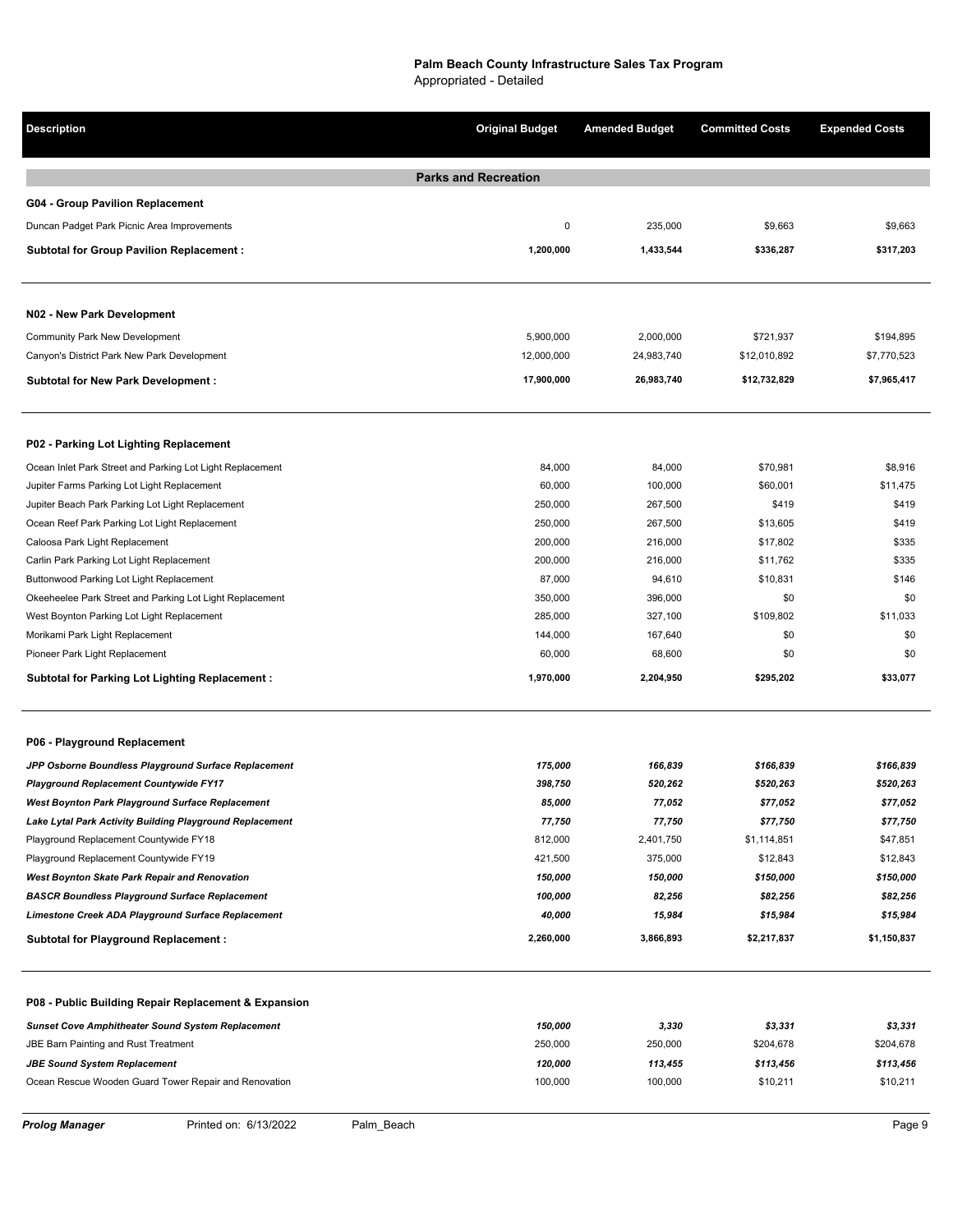# **Palm Beach County Infrastructure Sales Tax Program**

Appropriated - Detailed

| Description                                                   | <b>Original Budget</b>      | <b>Amended Budget</b> | <b>Committed Costs</b> | <b>Expended Costs</b> |
|---------------------------------------------------------------|-----------------------------|-----------------------|------------------------|-----------------------|
|                                                               | <b>Parks and Recreation</b> |                       |                        |                       |
| P08 - Public Building Repair Replacement & Expansion          |                             |                       |                        |                       |
| JPP Triplex Building Replacement                              | 780,000                     | 780,000               | \$96,035               | \$10,740              |
| Dubois Park Var Historic Building Repair and Renovation       | 750,000                     | 750,000               | \$217,683              | \$43,950              |
| Lake Lytal Multipurpose Complex Building Replacement          | 780,000                     | 853,400               | \$1,306                | \$1,306               |
| Lake Lytal Softball Complex Building Replacement              | 780,000                     | 853,400               | \$1,306                | \$1,306               |
| Okeeheelee Park Soccer Complex Building Replacement           | 780,000                     | 853,400               | \$1,306                | \$1,306               |
| Lake Ida Park Maintenance Building Replacement                | 500,000                     | 540,000               | \$837                  | \$837                 |
| Lake Lytal Park Maintenance Building Replacement              | 500,000                     | 540,000               | \$837                  | \$837                 |
| Pinewoods Park Athletic Complex Building Replacement          | 780,000                     | 876,800               | \$0                    | \$0                   |
| Ocean Inlet Park and Marina Renovation and Expansion          | 0                           | 2,500,000             | \$1,734,956            | \$791,790             |
| Sunset Cove Amphitheater Stage Renovations                    | 0                           | 146,670               | \$146,670              | \$660                 |
| Subtotal for Public Building Repair Replacement & Expansion : | 6,270,000                   | 9,160,455             | \$2,385,944            | \$1,183,749           |
|                                                               |                             |                       |                        |                       |
| R02 - Restroom Replacement                                    |                             |                       |                        |                       |
| Kreusler Park Restroom Replacement-                           | 200,000                     | 88,485                | \$88,486               | \$88,486              |
| Canal Point Restroom Replacement                              | 270,000                     | 288,100               | \$452                  | \$452                 |
| John Stretch Pavilion Restroom Replacement                    | 270,000                     | 288,100               | \$452                  | \$452                 |
| Juno Park Restroom Replacement                                | 270,000                     | 288,100               | \$452                  | \$452                 |
| Triangle Park Restroom Replacement                            | 270,000                     | 288,100               | \$452                  | \$452                 |
| JPP Var Restroom Replacement                                  | 810,000                     | 908,600               | \$0                    | \$0                   |
| Carlin Park East Restroom Replacement                         | 270,000                     | 311,200               | \$0                    | \$0                   |
| <b>Subtotal for Restroom Replacement:</b>                     | 2,360,000                   | 2,460,685             | \$90,294               | \$90,294              |
| S02 - Sanitary Sewer/Septic Systems                           |                             |                       |                        |                       |
| <b>Canal Point Community Center Septic System Replacement</b> | 50,000                      | 35,647                | \$35,648               | \$35,648              |
| Loxahatchee Groves Septic System Replacement                  | 50,000                      | 50,000                | \$49,703               | \$26,659              |
| Lake Ida West Park Septic System Replacement                  | 150,000                     | 150,000               | \$121,298              | \$52,966              |
| Juno Park Septic System Replacement                           | 50,000                      | 828,000               | \$50,001               | \$41,168              |
| Jupiter Farms Park Septic System Replacement                  | 50,000                      | 36,555                | \$36,556               | \$36,556              |
| Okeeheelee Caretaker Septic System Replacement                | 50,000                      | 50,000                | \$20,251               | \$8,637               |
| <b>Triangle Park Septic System Replacement</b>                | 50,000                      | 20,023                | \$20,024               | \$20,024              |
| Caloosa Park Septic System Replacement                        | 100,000                     | 100,000               | \$41,502               | \$34,878              |
| Gulfstream Park Septic System Replacement                     | 100,000                     | 100,000               | \$91,288               | \$28,477              |
| Duncan Padget Maintenance Office Septic System Replacement    | 50,000                      | 50,000                | \$50,001               | \$81                  |
| Morikami Park Septic System Replacement                       | 150,000                     | 159,500               | \$44,901               | \$25,355              |
| Lake Lytal Park Septic System Replacement                     | 50,000                      | 54,000                | \$84                   | \$84                  |
| <b>Veterans Park Irrigation Well Replacement</b>              | 50,000                      | 24,262                | \$24,262               | \$24,262              |
| <b>Subtotal for Sanitary Sewer/Septic Systems:</b>            | 950,000                     | 1,657,987             | \$585,519              | \$334,794             |
|                                                               |                             |                       |                        |                       |

## **S10 - Sport Court Replacement/ Resurfacing**

| Haverhill Park Racquetball Court Replacement | 270.000 | 270.000 | \$1.252  | \$1.252  |
|----------------------------------------------|---------|---------|----------|----------|
| Cabana Colony Basketball Court Resurfacing   | 12.000  | 12.000  | \$12.000 | \$12.000 |